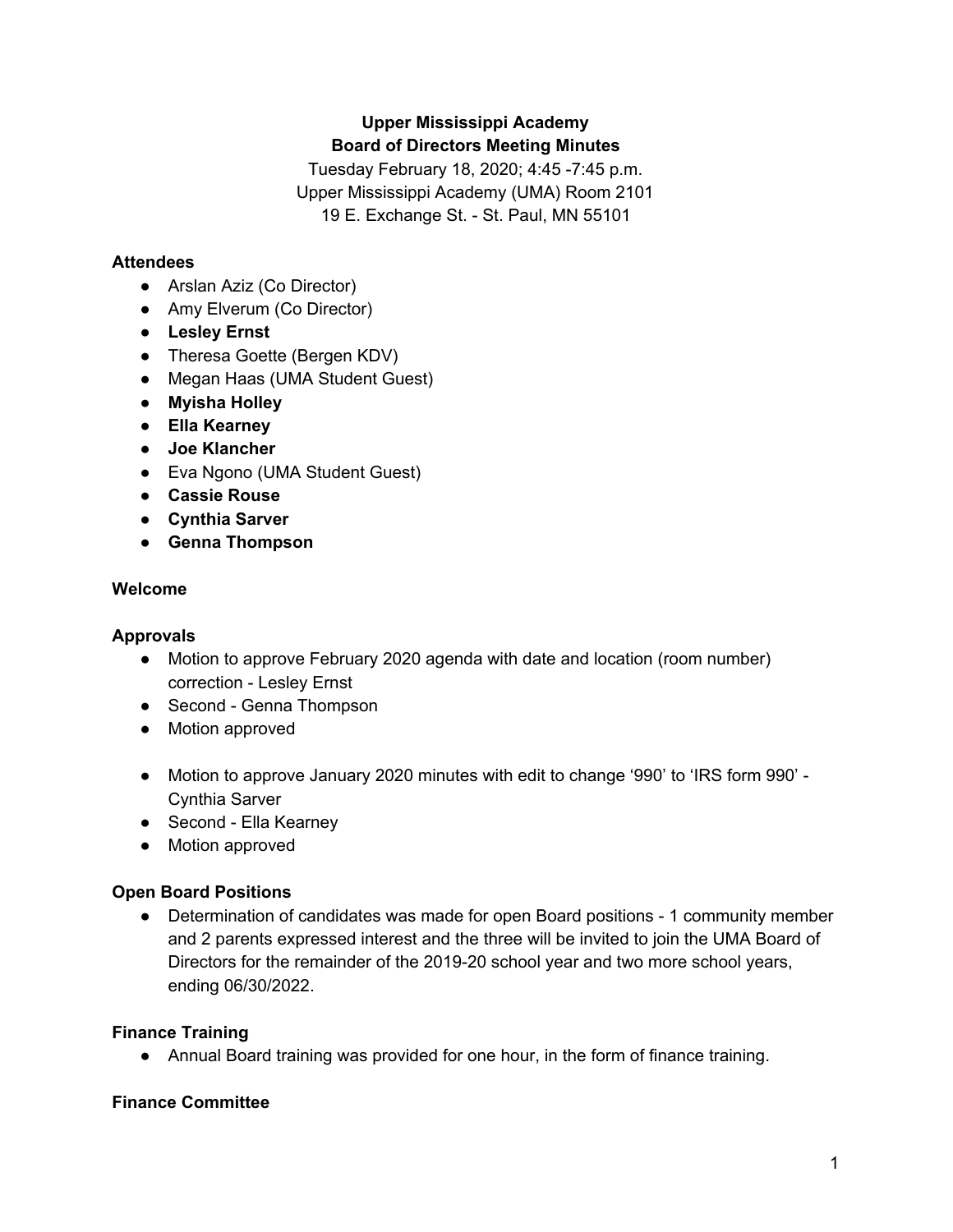● Current financial information was presented and discussed.

### **Facilities Committee**

● A Facilities Committee update was presented.

### **Fundraising Committee**

● A Fundraising Committee update was presented.

### **Directors' Report**

- Enrollment, facility, operations, and employee engagement updates were presented.
- Proposed amendment to enrollment procedures (proposed wording changes are in red):

**Enrollment** 

III. ENROLLMENT PROCEDURES:

A. Interested families will submit applications up until the application deadline posted on the school website. The board of directors may change any year's deadline by resolution without changing this policy.

B. UMA will accept transfer requests for the current school year until the end of the first week of fourth quarter for high school students and until May 1st for middle school students, and new students for the following school year. Class size for each of the offered Middle School grades are capped at 84 students per grade. Class size for each of the offered High School grades are capped at 54 students per grade.

C. Formal recruitment of incoming students will begin in mid-October of each school…

- Motion to amend enrollment procedures (from enrollment policy) as presented above Cassie Rouse
- Second Cvnthia Sarver
- Motion approved
- Motion to approve 2020-2021 UMA School Calendar with Semester 2 start date correction (in footnote) - Genna Thompson
- Second Ella Kearney
- Motion approved

### **Teacher-Powered Design Team (TPDT) Update**

● A Design Team update was presented.

### **Board Retreat**